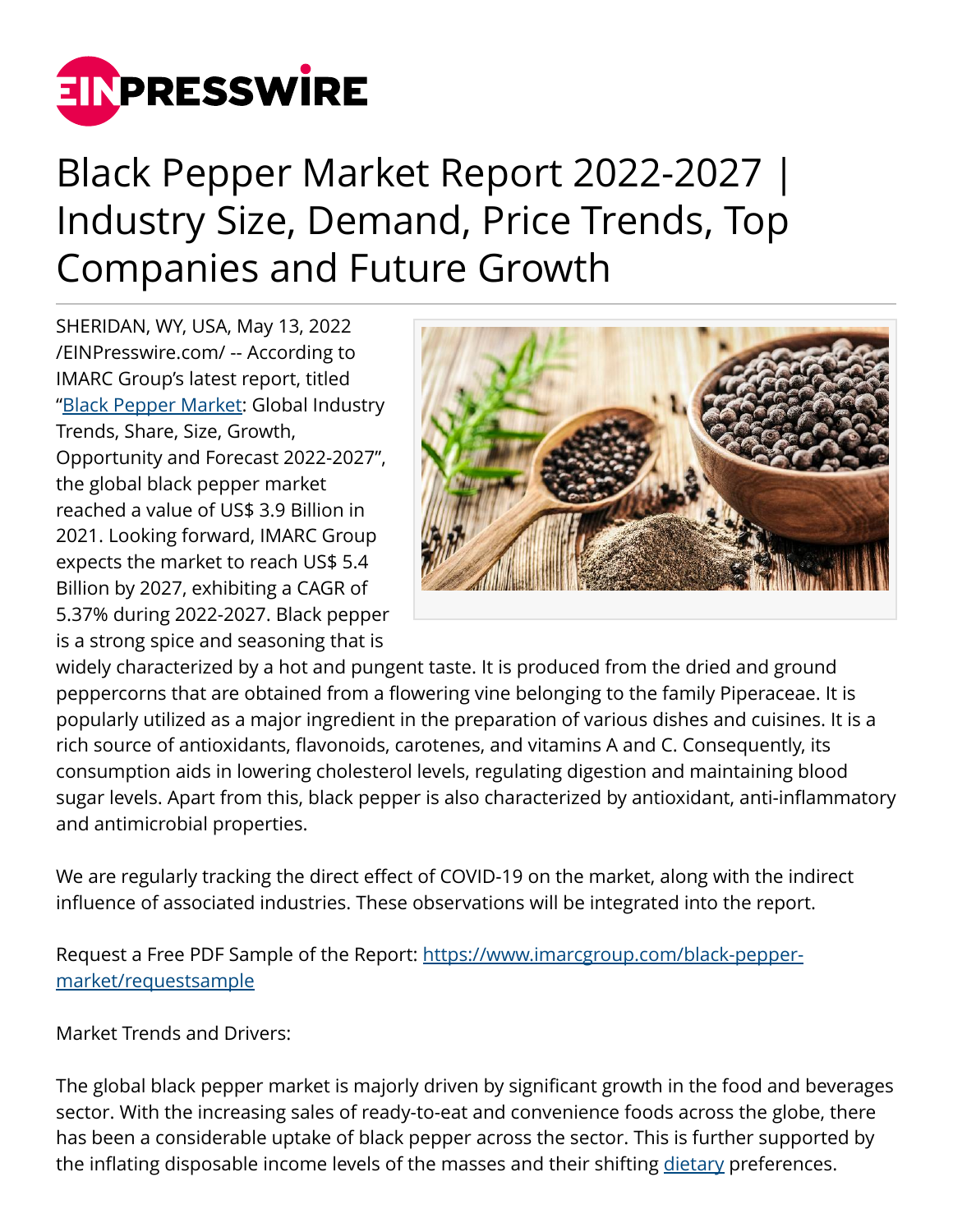Moreover, black pepper is increasingly being used in the formulation of numerous skincare products. Due to the widespread preference for <u>organic</u> skincare products across the globe, this is creating a positive outlook for the market. Some of the other factors contributing to the market growth include the growing awareness regarding the health benefits offered by the consumption of black pepper, the launch of innovative packaging solutions that enable users to freshly grind peppercorns in a convenient manner and easy product availability across the online and offline retail channels.

Black Pepper Market 2022-2027 Competitive Analysis and Segmentation:

Competitive Landscape With Key Players:

The competitive landscape of the global black pepper market has been studied in the report with the detailed profiles of the key players operating in the market.

Some of these key players include:

• Baria Pepper • McCormick • Everest Spices • Olam International Limited • British Pepper and Spice • Catch • MDH • Vietnam Spice Company • Agrifood Pacific • Webb James • Brazil Trade Business • Visimex • Indian Valley Foods Pvt. Ltd. • DM AGRO • Pacific Production

Key Market Segmentation:

The report has segmented the global black pepper market on the basis of product, source, form, distribution channel, application and region.

Breakup by Product:

• Brazilian Black Pepper

• Lampang Black Pepper

• Malabar Black Pepper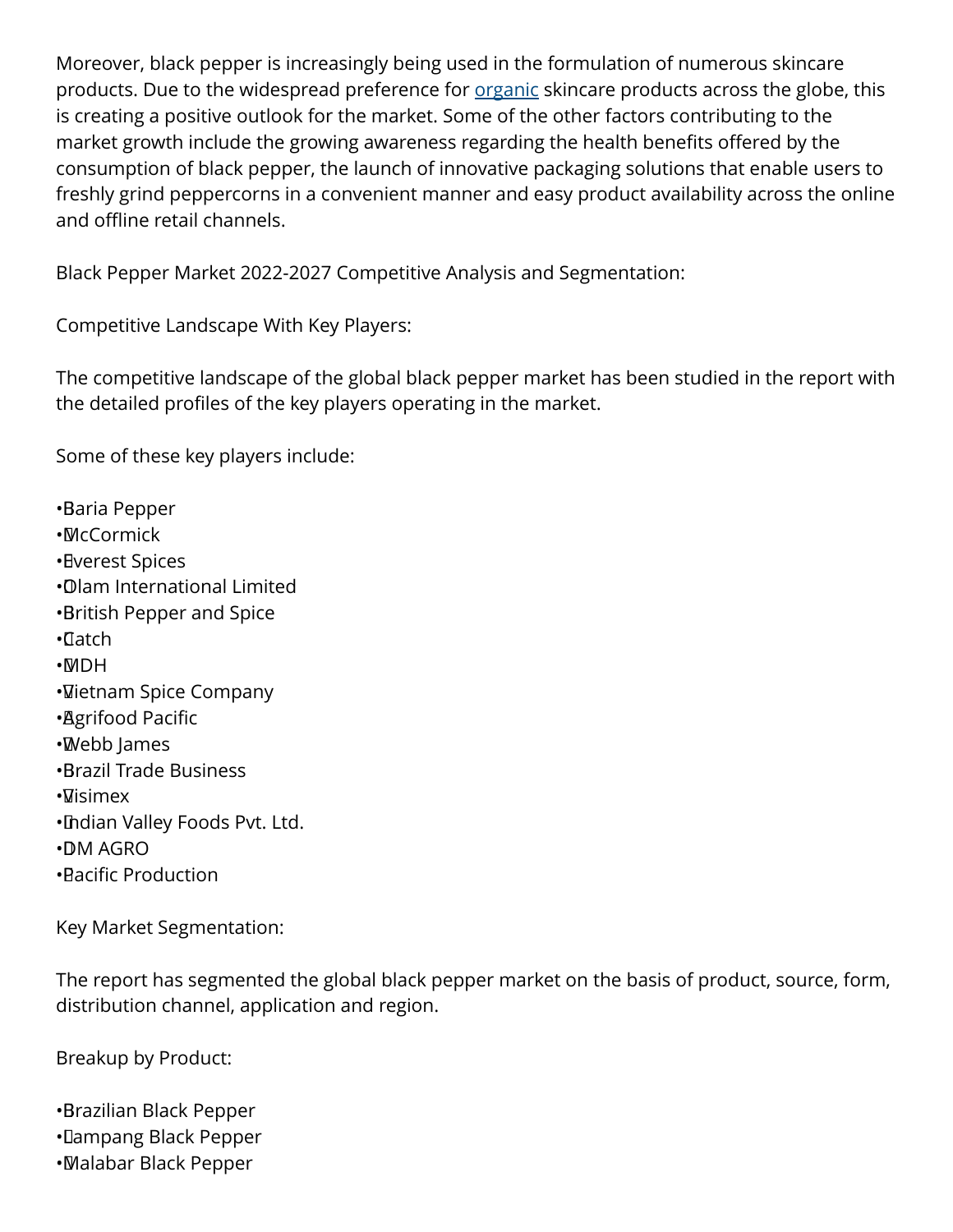• Sarawak Black Pepper • Talamanca Black Pepper • Tellicherry Black Pepper • Vietnamese Black Pepper

Breakup by Source:

• Organic • Inorganic

Breakup by Form:

• Ground Black Pepper • Rough Cracked Black Pepper • Whole Black Pepper

Breakup by Distribution Channel:

• Offline

• Online

Breakup by Application:

• Food and Beverages

- • Pharmaceuticals
- • Personal Care
- • Others

Breakup by Region:

• Vietnam

- • Indonesia
- • India
- • Brazil
- • Malaysia
- • Others

Ask Analyst for Customization and Explore Full Report With TOC & List of Figures: <https://www.imarcgroup.com/request?type=report&id=1487&flag=C>

Key Highlights of the Report:

• Market Performance (2016-2021)